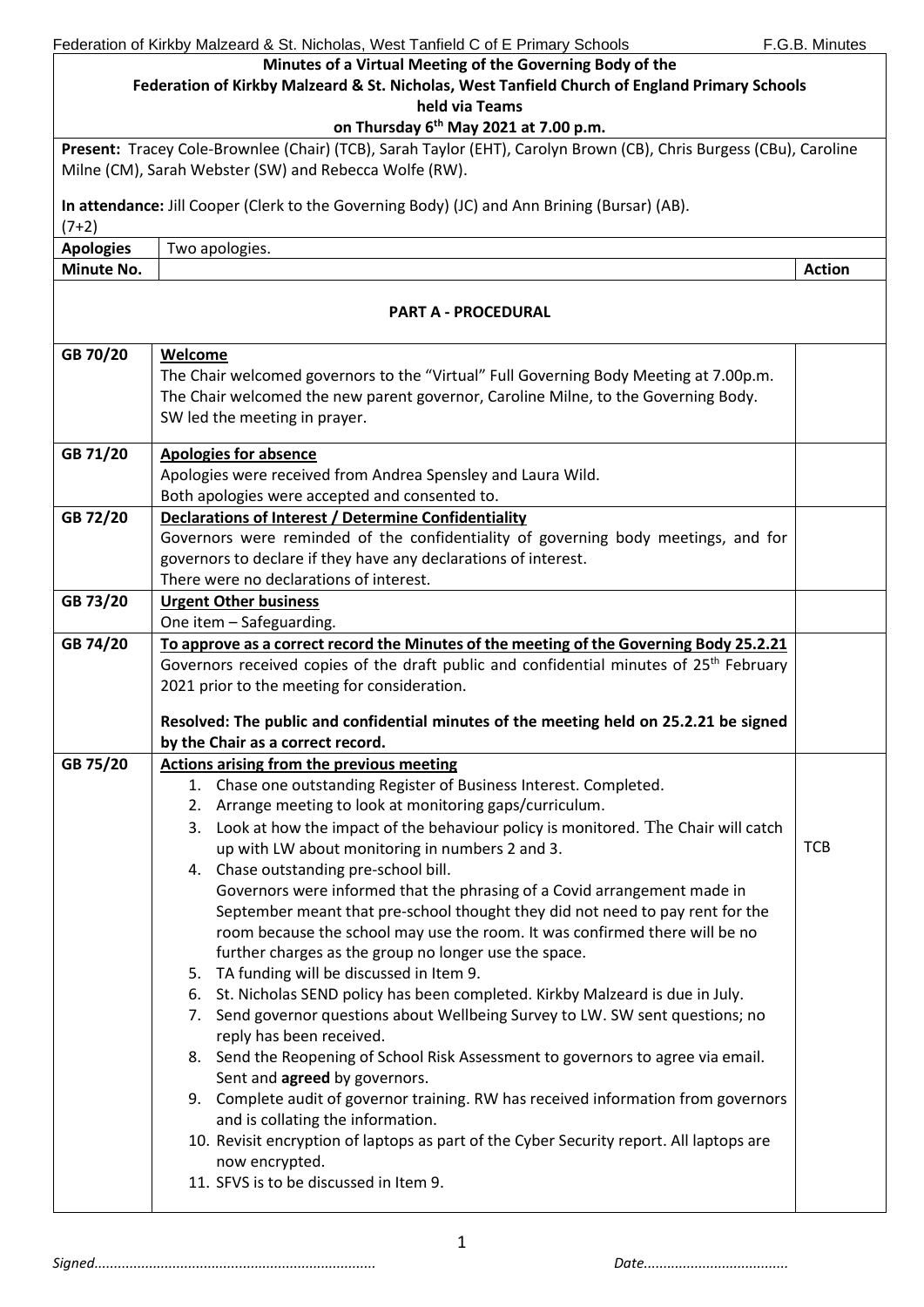|                                                         | Federation of Kirkby Malzeard & St. Nicholas, West Tanfield C of E Primary Schools                                                                                                                                                                                                                                                                                                                                                                                                                                                                                                                                                                                                                                                                                                                                               | F.G.B. Minutes |  |
|---------------------------------------------------------|----------------------------------------------------------------------------------------------------------------------------------------------------------------------------------------------------------------------------------------------------------------------------------------------------------------------------------------------------------------------------------------------------------------------------------------------------------------------------------------------------------------------------------------------------------------------------------------------------------------------------------------------------------------------------------------------------------------------------------------------------------------------------------------------------------------------------------|----------------|--|
| GB 76/20                                                | Date of next meeting                                                                                                                                                                                                                                                                                                                                                                                                                                                                                                                                                                                                                                                                                                                                                                                                             |                |  |
|                                                         | The next scheduled F.G.B. meeting will take place on Tuesday 8 <sup>th</sup> June 2021 at 7.00 p.m.<br>with a Standards focus.                                                                                                                                                                                                                                                                                                                                                                                                                                                                                                                                                                                                                                                                                                   |                |  |
|                                                         |                                                                                                                                                                                                                                                                                                                                                                                                                                                                                                                                                                                                                                                                                                                                                                                                                                  |                |  |
| <b>PART 'B' - SCHOOL IMPROVEMENT &amp; SAFEGUARDING</b> |                                                                                                                                                                                                                                                                                                                                                                                                                                                                                                                                                                                                                                                                                                                                                                                                                                  |                |  |
| GB 77/20                                                | <b>SIAMS/ OFSTED link governors monitoring reports</b>                                                                                                                                                                                                                                                                                                                                                                                                                                                                                                                                                                                                                                                                                                                                                                           |                |  |
|                                                         | Governors had been provided with copies of both reports in advance of the meeting.                                                                                                                                                                                                                                                                                                                                                                                                                                                                                                                                                                                                                                                                                                                                               |                |  |
|                                                         | Governors were reminded that the purpose of these reports is to check that actions in the<br>SIAMS and Ofsted reports are covered in the School Improvement Plan (SIP). Additionally,<br>the Ofsted report for KM was done on the old School Improvement Plan, the new School<br>Improvement Plan does contain the same targets.                                                                                                                                                                                                                                                                                                                                                                                                                                                                                                 |                |  |
|                                                         | GovernorQ: Should the SIAMS/Ofsted link governors pass on questions to the Standards<br>link governors to check aspects of the reports e.g., phonics? Governors want to avoid                                                                                                                                                                                                                                                                                                                                                                                                                                                                                                                                                                                                                                                    |                |  |
|                                                         | repetition of work.<br>Answer: Link governors are checking that those reports and actions are addressed in the<br>School Improvement Plans. The governor monitoring section of the SIPs indicate what<br>should be monitored and when. When the SEF and SIP are redone governors will agree<br>what needs to be looked for and when.                                                                                                                                                                                                                                                                                                                                                                                                                                                                                             |                |  |
|                                                         | It was commented that since the report was written, a couple of items have already been<br>addressed, including governor observations of collective worship.<br>Governors requested it be recorded that H Clegg has done a good job, the collective<br>worship observed was really good.                                                                                                                                                                                                                                                                                                                                                                                                                                                                                                                                         |                |  |
|                                                         | Governors discussed collective worship observed at both schools and how it addressed<br>many of the action points. Link governors will write up these observations in their reports.                                                                                                                                                                                                                                                                                                                                                                                                                                                                                                                                                                                                                                             |                |  |
|                                                         | Governors were reminded that it was important for governors, the EHT and senior<br>leadership to evidence the impact. The EHT will discuss this with D Dudman.                                                                                                                                                                                                                                                                                                                                                                                                                                                                                                                                                                                                                                                                   |                |  |
|                                                         | GovernorQ: One question for both schools to the school council could be 'Do they think the<br>Christian vision makes school a better place?' This could provide evidence of impact.<br>Answer: That would be a good starting point for the SEF.                                                                                                                                                                                                                                                                                                                                                                                                                                                                                                                                                                                  |                |  |
|                                                         | GovernorQ: Where do link governors feel the progress has definitely been evident?<br>Answer: The staff need to do the SIAMS SEF this term. The 'ineffective' points have moved<br>on to 'requires improvement' at least from initial reviews/observations. The area of least<br>improvement is RE provision, that is why the RE lead has been changed, the school is not<br>ineffective any longer. School has securely addressed two out of the five areas on the<br>School Support Plan, it is working well on the other three areas. The plan will be reviewed<br>with D Dudman. It is hard to demonstrate impact until all the data has been collated. This<br>will be brought to a Standards link meeting. The EHT is comfortable in saying the school is<br>no longer an ineffective church school, this needs evidencing. |                |  |
|                                                         | GovernorQ: The KM RE lead is now the RE lead at St. Nicholas as well, given current<br>circumstances, have they managed to make an impact there?<br>Answer: Not yet the priority has been reopening school after the Covid lockdown. The RE<br>lead has a meeting planned with D Dudman. They will benchmark RE at St. Nicholas, that<br>will feed into the SEF and the action plan for next year.                                                                                                                                                                                                                                                                                                                                                                                                                               |                |  |
| GB 78 /20                                               | <b>Business Link monitoring report</b><br>Governors had been provided with copies of two reports in advance of the meeting.                                                                                                                                                                                                                                                                                                                                                                                                                                                                                                                                                                                                                                                                                                      |                |  |
|                                                         |                                                                                                                                                                                                                                                                                                                                                                                                                                                                                                                                                                                                                                                                                                                                                                                                                                  |                |  |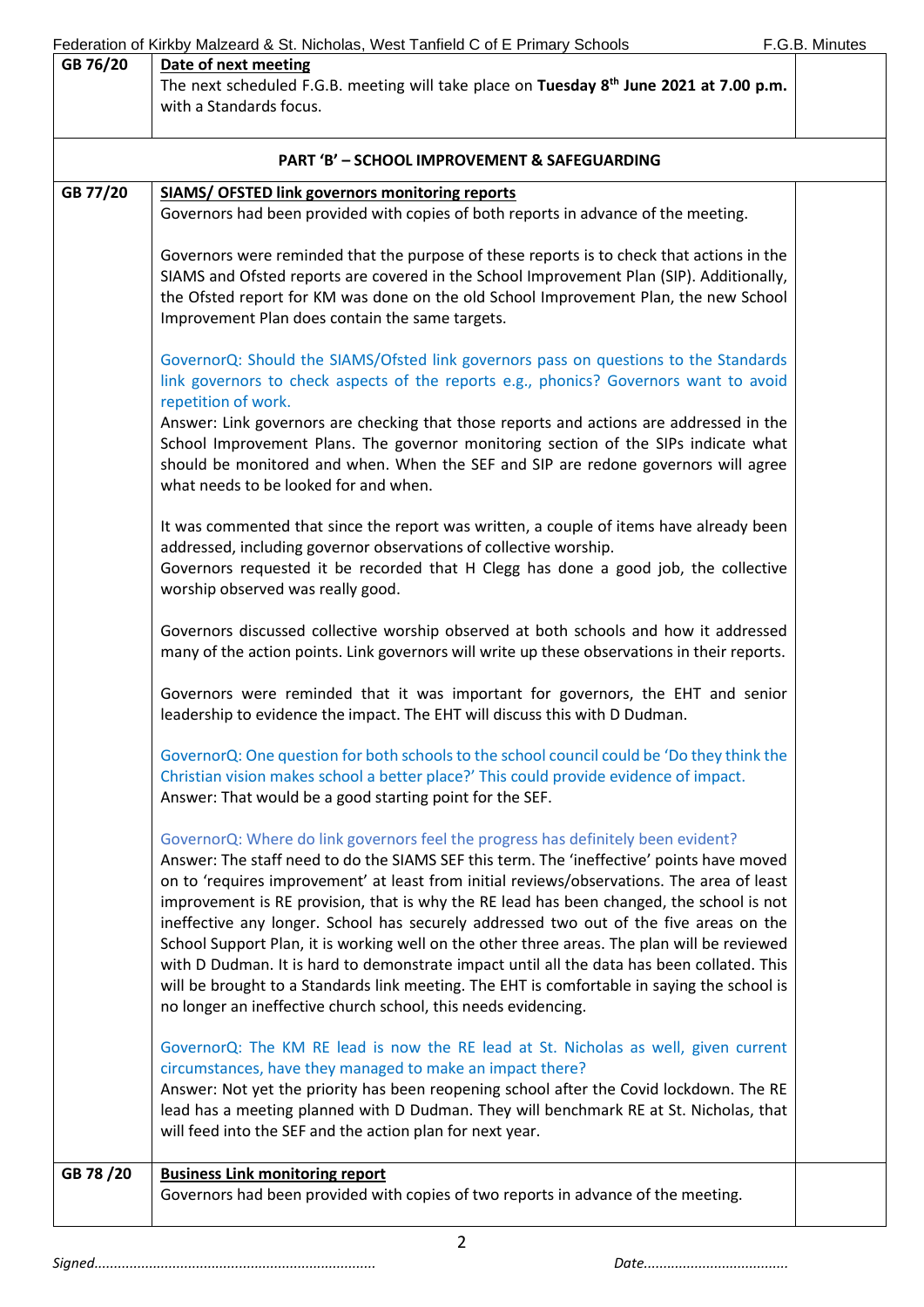|           | Federation of Kirkby Malzeard & St. Nicholas, West Tanfield C of E Primary Schools                                                                                                                                                              | F.G.B. Minutes      |
|-----------|-------------------------------------------------------------------------------------------------------------------------------------------------------------------------------------------------------------------------------------------------|---------------------|
|           | SFVS - this was emailed to all governors prior to the meeting.                                                                                                                                                                                  |                     |
|           | The Chair asked if governors were happy to approve the document for submission.                                                                                                                                                                 |                     |
|           | The SFVS was APPROVED by the six governors, at the meeting, who had seen the<br>document.                                                                                                                                                       |                     |
|           | There were no further questions from governors.                                                                                                                                                                                                 |                     |
|           | The Chair moved on to Item 12 - Finance. Staffing Contracts and Nursery Provision were<br>discussed as part of the Start Budgets for both schools in Item 12, recorded in the Public<br>Minutes and the Confidential Minutes at GB 81/20.       |                     |
| GB 79/20  | <b>Safeguarding Link monitoring report</b><br>Governors had been provided with a copy of this report and the safeguarding audit in                                                                                                              |                     |
|           | advance of the meeting.                                                                                                                                                                                                                         |                     |
|           | GovernorQ: Is there any support or training that you require?                                                                                                                                                                                   |                     |
|           | Answer: The safeguarding link governor confirmed recent completion of NYCC safeguarding<br>governor training on 6 <sup>th</sup> May. It was clarified that safeguarding is everyone's responsibility                                            |                     |
|           | and that Safeguarding should be an item on the agenda of every FGB meeting.<br>Once governors are allowed back into school the safeguarding governor would like to visit<br>to follow up the recent safeguarding audit to see what is in place. |                     |
|           | It was reported that a safeguarding audit from NYCC has been booked for this term. This<br>will provide a benchmark. The safeguarding link governor said that they would like to attend<br>the audit, this was welcomed by the EHT.             |                     |
|           | Action: ST to send the NYCC audit date to the safeguarding governor.                                                                                                                                                                            | <b>ST</b>           |
|           | GovernorQ: Is there any idea when governors will be allowed to visit school for monitoring?<br>Answer: The EHT is happy for governors to visit school, providing they follow the Covid Risk<br>Assessment.                                      |                     |
|           | DFE Keeping Children Safe in Education part 1.                                                                                                                                                                                                  |                     |
|           | This document was made available to governors prior to the meeting.                                                                                                                                                                             |                     |
|           | Governors were asked to confirm, by email to the Clerk, that they have read the DFE<br>Keeping Children Safe in Education part 1 document. The EHT informed governors that an<br>update relating to recruitment was added in January 2021.      |                     |
|           | The Clerk will record governors' confirmations on a signature sheet which will be sent to                                                                                                                                                       |                     |
|           | the EHT for filing in school.                                                                                                                                                                                                                   | All                 |
|           | Action: Governors to email confirmation of reading KCSiE to the Clerk. Clerk to create<br>record of signatures.                                                                                                                                 | governors,<br>Clerk |
|           | Thanks to CBu for her report                                                                                                                                                                                                                    |                     |
| GB 80 /20 | <b>Staff Wellbeing Survey</b>                                                                                                                                                                                                                   |                     |
|           | Governors had been provided with the results of this survey in advance of the meeting.<br>It was due to be presented by LW who had sent her apologies for the meeting. The item<br>was postponed to another meeting.                            |                     |
|           | Governor comment: staff have asked about the outcomes of the survey; it is some time that<br>the survey was completed. We need to get back to the staff soon.                                                                                   |                     |
|           | Action: The Community Engagement governor arrange a meeting with the Chair to<br>respond to the Staff Wellbeing Survey feedback.                                                                                                                | CM, TCB             |
|           |                                                                                                                                                                                                                                                 |                     |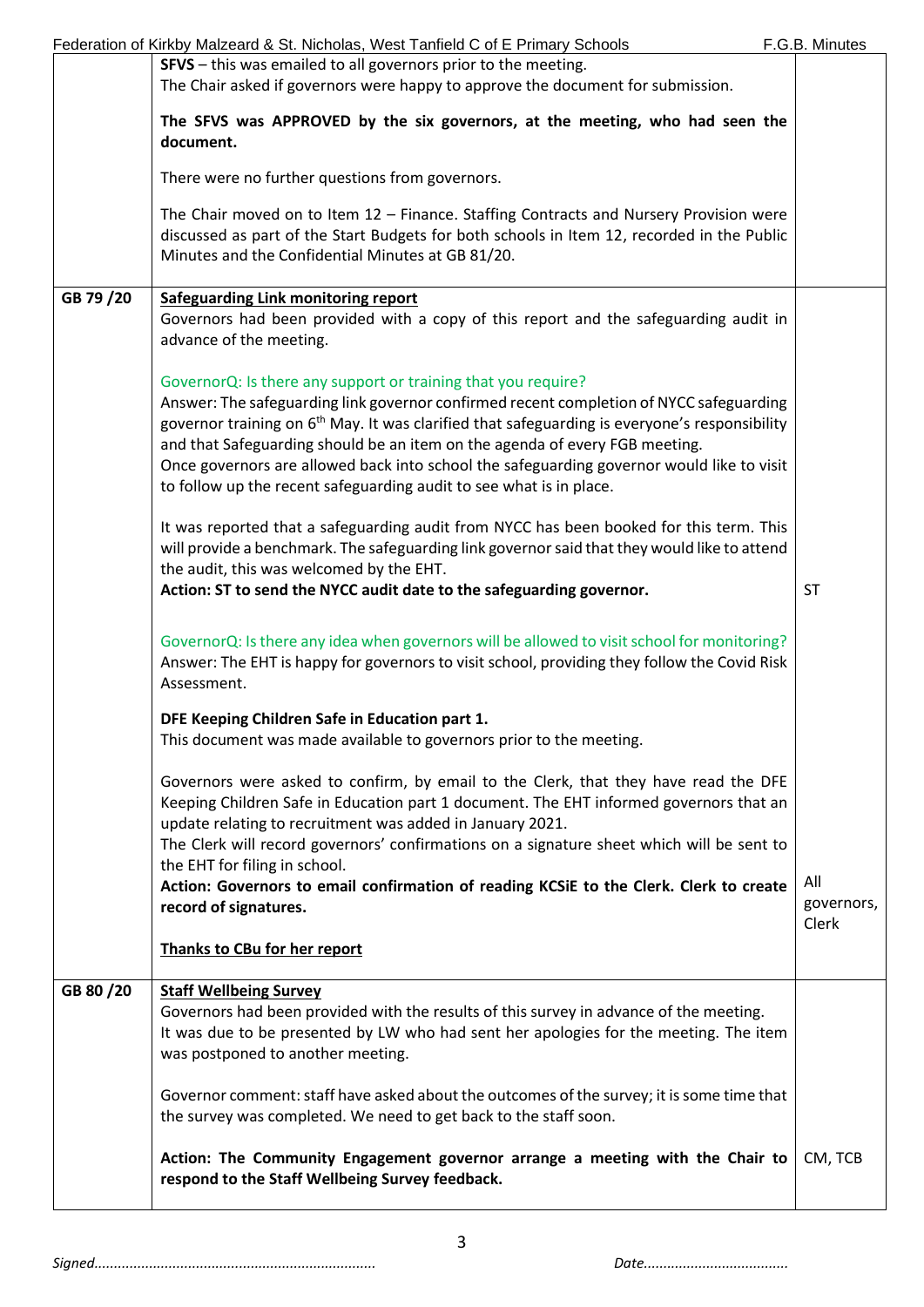|          | Federation of Kirkby Malzeard & St. Nicholas, West Tanfield C of E Primary Schools            | F.G.B. Minutes |
|----------|-----------------------------------------------------------------------------------------------|----------------|
|          | GovernorQ: Is it worth sending a holding note to staff?                                       |                |
|          | Answer: Yes, the Chair will send a draft to governors. It would be good to reach out to staff |                |
|          | and communicate that governors are moving forward with this.                                  |                |
|          |                                                                                               |                |
|          | Action: Chair to send draft note for staff to governors.                                      | <b>TCB</b>     |
|          |                                                                                               |                |
|          | GovernorQ: There were comments from the staff, were they from just one person or a            |                |
|          | group, I could not tell?                                                                      |                |
|          | Answer: That was the issue, we need to quantify the responses. This will be picked up by      |                |
|          | the Chair and Community Engagement governor.                                                  |                |
|          |                                                                                               |                |
|          | <b>Whizz Kids Survey at KM</b>                                                                |                |
|          | Governors were informed that feedback had been given to the Whizzkid's leader, they are       |                |
|          | trying to plan different activities for each night. This item is to be brought back to an FGB |                |
|          | meeting when results have been analysed and discussed.                                        |                |
|          |                                                                                               |                |
|          | <b>Part C - Resources</b>                                                                     |                |
| GB 81/20 | <b>FINANCE</b>                                                                                |                |
|          | Governors had been provided with copies of the March 2021 Out Turn Summary and Start          |                |
|          | Budget reports for Kirkby Malzeard and St. Nicholas in advance of the meeting.                |                |
|          |                                                                                               |                |
|          | The Bursar presented the headline information for each school.                                |                |
|          |                                                                                               |                |
|          | <b>Kirkby Malzeard</b>                                                                        |                |
|          |                                                                                               |                |
|          | The March 2021 out turn shows an increase of £18,215 to the predicted balance                 |                |
|          | giving a carry forward figure of £92,515. This is due to the impact of Covid closures,        |                |
|          | and a SEND refund.                                                                            |                |
|          | Overspend in administration hours.                                                            |                |
|          | Underspends in premises, learning resources, supplies, and services.                          |                |
|          | The school has good reserves and is carrying forward a healthy balance.                       |                |
|          |                                                                                               |                |
|          | <b>Start Budget</b>                                                                           |                |
|          | It was proposed to increase teaching and support staff hours for the 2021/22                  |                |
|          | academic year to address the impact of Covid on the needs of the pupils. This will            |                |
|          | result in an in-year loss across two financial years.                                         |                |
|          |                                                                                               |                |
|          | The KM staffing structure and contract proposals were presented to governors - see            |                |
|          | confidential minutes.                                                                         |                |
|          |                                                                                               |                |
|          | <b>Capital Budget</b>                                                                         |                |
|          | There is a carry forward of £10,800 from 20/21.<br>$\bullet$                                  |                |
|          | £8,000 has been allocated for refurbishment projects.                                         |                |
|          | £2,000 has been allocated to IT.                                                              |                |
|          | Resulting in a carry forward of £5,800 at the end of 2021/22.                                 |                |
|          |                                                                                               |                |
|          | The Bursar explained that if capital funding is not spent within 3 years then the LA have the |                |
|          | right to take the funding back. However, the school has plans for the capital spend.          |                |
|          |                                                                                               |                |
|          | The Bursar advised that the Start Budget will be reviewed in November when there will be      |                |
|          | a better idea of future pupil numbers.                                                        |                |
|          |                                                                                               |                |
|          | Governors agreed UNANIMOUSLY approved the Start Budget for Kirkby Malzeard.                   |                |
|          |                                                                                               |                |
|          | <b>St. Nicholas</b>                                                                           |                |
|          |                                                                                               |                |
|          |                                                                                               |                |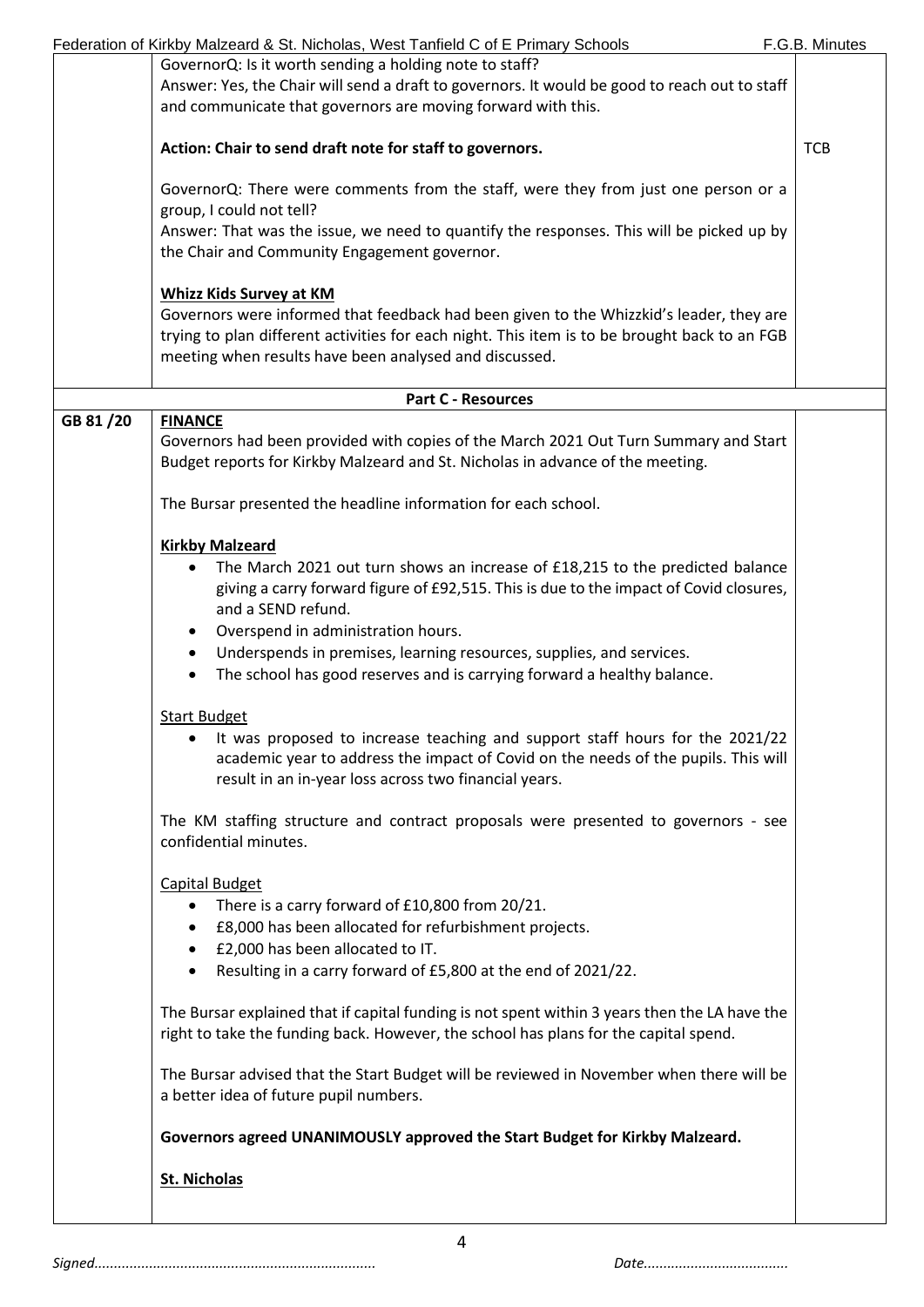| Federation of Kirkby Malzeard & St. Nicholas, West Tanfield C of E Primary Schools |  |
|------------------------------------------------------------------------------------|--|
|------------------------------------------------------------------------------------|--|

| ٠<br>٠                 | The March 2021 out turn shows an increase of £21,000 to the predicted balance<br>giving a carry forward figure of £24,541. This is due to the impact of Covid closures.<br>Underspends in premises, learning resources, supply, and services.<br>A gain in SEND and support staff overtime.                                                                                                        |  |
|------------------------|----------------------------------------------------------------------------------------------------------------------------------------------------------------------------------------------------------------------------------------------------------------------------------------------------------------------------------------------------------------------------------------------------|--|
| <b>Start Budget</b>    |                                                                                                                                                                                                                                                                                                                                                                                                    |  |
| $\bullet$              | It was proposed to increase teaching and support staff hours for the 2021/22<br>academic year to address the impact of Covid on the needs of the pupils. This will<br>result in an in-year loss across two financial years.                                                                                                                                                                        |  |
| $\bullet$<br>$\bullet$ | The £24,500 carry forward which means a predicted balance of £11,400.<br>There is additional SEND funding due, not yet received, this will be added once the<br>amount is confirmed.                                                                                                                                                                                                               |  |
|                        | Pupil numbers for 2022/23 are 36, with a dip the following year to 33, due to a class<br>of 8 Year 6 children leaving and an assumption of 5 starting in Reception. Governors<br>were reminded of the impact if pupil led funding at £3,000 - £4,000 per pupil.<br>For now, the financial position looks good especially for a small primary school that<br>does not qualify for sparsity funding. |  |
|                        | Governor comment: strategically we need to think about how to market St. Nicholas to<br>preserve and build pupil numbers.                                                                                                                                                                                                                                                                          |  |
| Nursery                | Governors were advised that the St. Nicholas budget is based upon taking in some Nursery                                                                                                                                                                                                                                                                                                           |  |
| $\bullet$              | children next academic year.<br>The forecast includes two children in the autumn term, three children in the spring<br>term and three children in the summer term, based on 15 hours.<br>Nursery funding is beneficial, it is based on half termly headcount, unlike pupil<br>funding which is allocated based on the pupil census in October each year.                                           |  |
|                        | The St. Nicholas staffing structure and contract proposals were presented to governors -<br>see confidential minutes.                                                                                                                                                                                                                                                                              |  |
| Capital Budget         |                                                                                                                                                                                                                                                                                                                                                                                                    |  |
| ٠<br>$\bullet$         | There is a carry forward of £14,000 from 20/21.<br>£8,000 has been allocated for refurbishment.                                                                                                                                                                                                                                                                                                    |  |
|                        | £2,000 has been allocated to IT.<br>Resulting in a carry forward of £7,000 at the end of 2021/22.<br>The outdoor works will be a spend of £8,000.                                                                                                                                                                                                                                                  |  |
|                        | GovernorQ: The capital spend on the outdoor works will be over £5,000. How would<br>governors like to agree the capital spend?                                                                                                                                                                                                                                                                     |  |
|                        | It was agreed that quotes for the outdoor work will be sent to governors and agreed via<br>email. This will be formally minuted at the following FGB.                                                                                                                                                                                                                                              |  |
|                        | GovernorQ: IT budget - does each child have access to their own device?<br>Answer: No. There are enough laptops for one between two children and two i pads per<br>class. Equipment is timetabled allowing for children who need to access the Clicker                                                                                                                                             |  |
|                        | programme on laptops and slots for classes. The devices are slow.                                                                                                                                                                                                                                                                                                                                  |  |
| 'Friends' for this.    | GovernorQ: The £2,000 for IT is that going towards new devices, what will it be spent on?<br>Answer: Generally, we allocate £2,000 at the start of the year and we review what is<br>needed. An interactive whiteboard is needed in Whizzkids, then the money will go towards<br>laptops or i pads. Bigger projects will need significant funding, school may approach                             |  |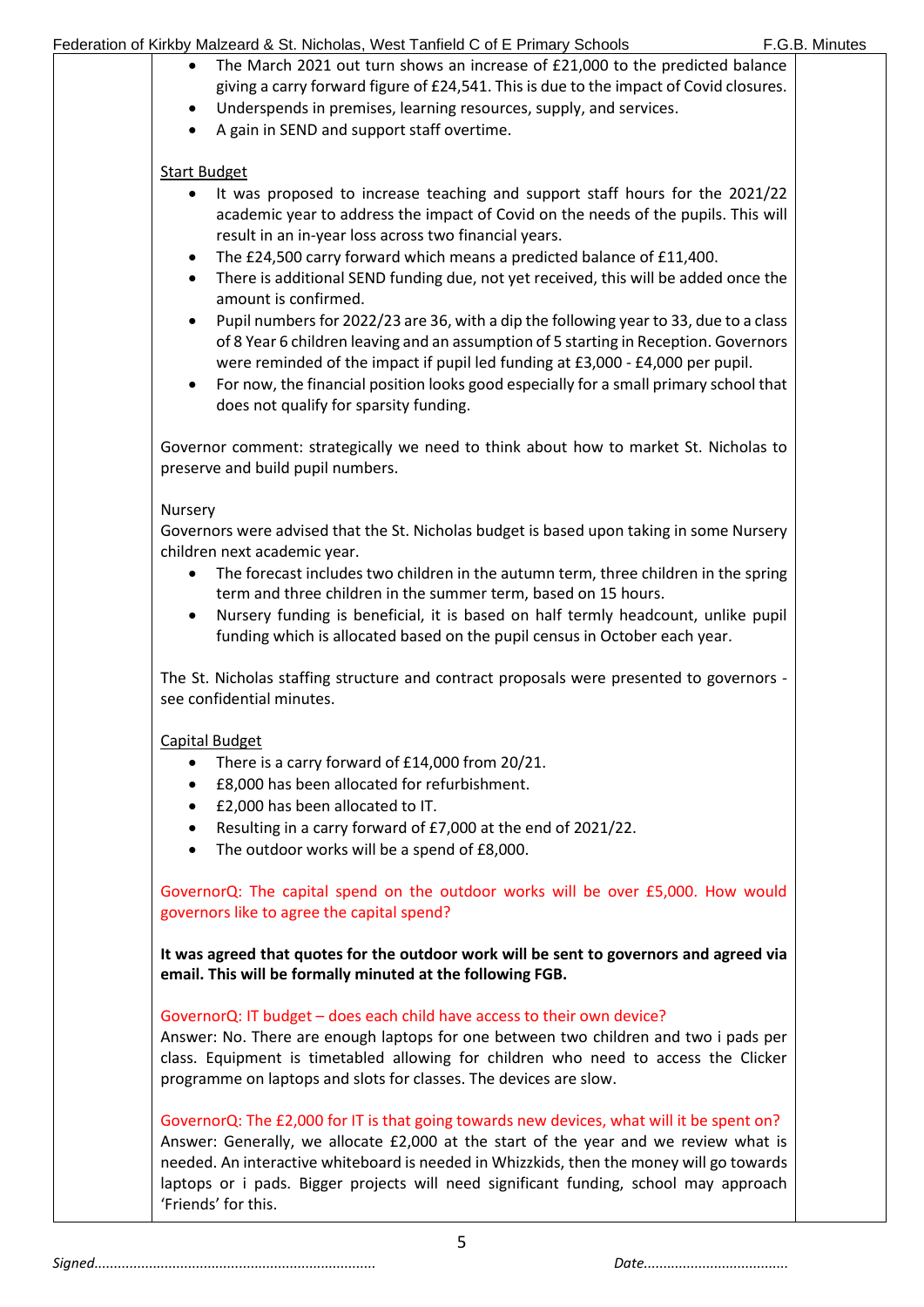|           | The Bursar clarified that for the capital budget, IT is the only area where an item can be<br>bought for under £2,000. The project must be £2,000 net of vat. Some schools have                                                                                                                                                                                                                                                                                                                                    |                  |
|-----------|--------------------------------------------------------------------------------------------------------------------------------------------------------------------------------------------------------------------------------------------------------------------------------------------------------------------------------------------------------------------------------------------------------------------------------------------------------------------------------------------------------------------|------------------|
|           | accessed community grants for IT.                                                                                                                                                                                                                                                                                                                                                                                                                                                                                  |                  |
|           | Governors discussed accessing community money for replacing and updating IT equipment.<br>St. Nicholas accessed some funding from The Neville Trust a few years ago, eligibility<br>depends upon children from the village of Well attending the school. The EHT confirmed<br>that recently £2,500 was given by the community which was used to purchase a laptop and<br>i pads. This was in addition to the donated laptops from the community.                                                                   |                  |
|           | Action: SW and Business link governors look at funding grants for IT.                                                                                                                                                                                                                                                                                                                                                                                                                                              | SW               |
|           | HLTA Funding - see confidential minutes.                                                                                                                                                                                                                                                                                                                                                                                                                                                                           |                  |
|           | The Bursar advised that the Start Budget will be reviewed in November when there will be<br>a better idea of future pupil numbers.                                                                                                                                                                                                                                                                                                                                                                                 |                  |
|           | Governors agreed UNANIMOUSLY to approve the Start Budget for St. Nicholas.                                                                                                                                                                                                                                                                                                                                                                                                                                         |                  |
|           | Thanks to the Business link governors and the EHT for their input and hard work.                                                                                                                                                                                                                                                                                                                                                                                                                                   |                  |
|           | The Chair thanked the Bursar for her input, the notes were very helpful.                                                                                                                                                                                                                                                                                                                                                                                                                                           |                  |
|           | 8.20 p.m. the Bursar left the meeting.                                                                                                                                                                                                                                                                                                                                                                                                                                                                             |                  |
| GB 82/20  | Maintenance programme and proposals for the use of devolved capital<br>At KM the proposal for the capital budget spend is:<br>to develop the Outdoor Area for EYFS and KS1 (agreed previously).<br>to refurbish the staff kitchen which is not fit for purpose.<br>At St. N. the proposal for the capital budget spend is:<br>to develop the Outdoor Area and installation of raised beds<br>٠<br>Patio to be levelled to make it si=suitable for outdoor play.<br>to put a new floor in Tiger class.<br>$\bullet$ |                  |
|           |                                                                                                                                                                                                                                                                                                                                                                                                                                                                                                                    |                  |
|           | The proposals will be brought to governors throughout the year.                                                                                                                                                                                                                                                                                                                                                                                                                                                    |                  |
|           | Governors discussed establishing a maintenance plan for both schools to establish a three-<br>year plan of maintenance and developments.                                                                                                                                                                                                                                                                                                                                                                           |                  |
|           | Action: Governors to undertake a maintenance walk with the EHT in both schools to<br>identify what developments are needed.                                                                                                                                                                                                                                                                                                                                                                                        | ST,<br>governors |
|           | <b>Policies</b>                                                                                                                                                                                                                                                                                                                                                                                                                                                                                                    |                  |
| GB 83 /20 | <b>Policies</b><br>All policies were circulated to governors before the meeting.                                                                                                                                                                                                                                                                                                                                                                                                                                   |                  |
|           |                                                                                                                                                                                                                                                                                                                                                                                                                                                                                                                    |                  |
|           | Action: Put the Charging and Remissions Policy on the agenda of the next FGB meeting.                                                                                                                                                                                                                                                                                                                                                                                                                              | Clerk            |
|           | Governors discussed the following polices:<br>a) Collective Worship Policy                                                                                                                                                                                                                                                                                                                                                                                                                                         |                  |
|           | GovernorQ: The main ethos of the school is Christian, there is no mention of acknowledging<br>other faiths. Should we be acknowledging other faiths as a way of promoting<br>understanding? It is mentioned in the RE policy but not really in the Collective Worship<br>Policy.                                                                                                                                                                                                                                   |                  |

6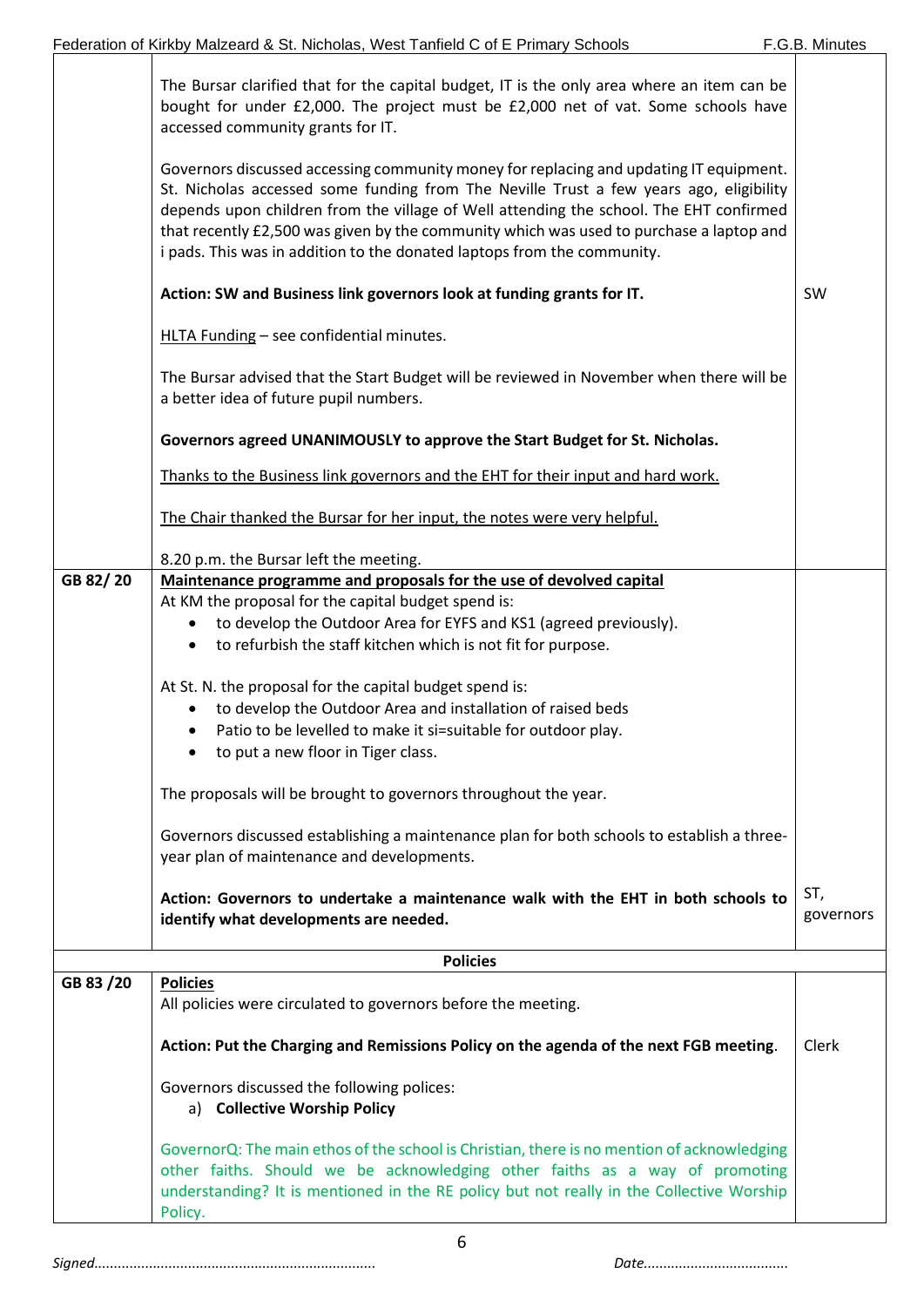| GB 84 /20 | <b>Urgent Other business</b>                                                                                                                                                                                                                                                                                                                                                       |                |
|-----------|------------------------------------------------------------------------------------------------------------------------------------------------------------------------------------------------------------------------------------------------------------------------------------------------------------------------------------------------------------------------------------|----------------|
|           | <b>PART 'D' - OTHER BUSINESS</b>                                                                                                                                                                                                                                                                                                                                                   |                |
|           | Thanks to SW for managing the Policies for the governing board.                                                                                                                                                                                                                                                                                                                    |                |
|           | The Lettings Policy was UNANIMOUSLY AGREED by Governors.                                                                                                                                                                                                                                                                                                                           |                |
|           | <b>Lettings Policy</b><br>An NYCC model policy. There were no questions from governors about this policy.                                                                                                                                                                                                                                                                          |                |
|           | Governors thanked the RE leader for a clear and positively written policies.                                                                                                                                                                                                                                                                                                       |                |
|           | Answer: There has been some use of virtual technology, including an author and a guest<br>speaker from a food bank. A virtual visit to the Houses of Parliament is being planned.<br>School would like to get enrichment starting again; however, they are mindful of staff<br>workload, they have been working extremely hard.                                                    |                |
|           | GovernorQ: In the current Covid circumstances it is difficult to go out on trips, have school<br>considered using virtual tours such as art galleries or guest speakers?                                                                                                                                                                                                           |                |
|           | Action: The RE policy would be amended and brought back to the next FGB meeting.                                                                                                                                                                                                                                                                                                   | <b>ST</b>      |
|           | GovernorQ: Does the section describing the schools as small communities in a rural setting<br>that go out on trips make the school sound insular and that we do not take advantage of<br>taking our children out to experience other communities?<br>Answer: The policy can be rephrased to be more proactive.                                                                     |                |
|           | GovernorQ: How often would governors like to review this policy?<br>It was agreed that the RE policy be reviewed every two years.                                                                                                                                                                                                                                                  |                |
|           | b) RE Policy<br>Governors discussed the policy, following on from the governors' discussions of the<br>Collective Worship policy.                                                                                                                                                                                                                                                  |                |
|           | Action: The Collective Worship Policy would be amended and brought back to the next<br>FGB meeting.                                                                                                                                                                                                                                                                                | <b>ST</b>      |
|           | Governors discussed the Christian ethos and values of the school referenced in the six<br>golden threads of the curriculum, also that the practice should be reflected in the policy.                                                                                                                                                                                              |                |
|           | GovernorQ: Do you feel the RE Policy reflects that?<br>Answer: It does mention it, I am thinking about people looking in at the school and at the<br>policies on the website.                                                                                                                                                                                                      |                |
|           | Governors discussed the distinct differences between RE and Collective Worship and the<br>importance of fostering understanding in the children within the Christian nature of the<br>school.                                                                                                                                                                                      |                |
|           | Christian nature. Collective worship is a reflective session not a teaching session. The SIAMS<br>document says 'All acts of worship in a CE school must be Christian in character and based<br>on biblical teaching and consistent to the beliefs of the Christian Church'. It was explained<br>that the RE curriculum teaches about other world religions, views, and festivals. |                |
|           | Federation of Kirkby Malzeard & St. Nicholas, West Tanfield C of E Primary Schools<br>Answer: Governors were advised there is a distinct difference between the two. The<br>requirement for Church of England V.C. schools is that Collective Worship is broadly of a                                                                                                              | F.G.B. Minutes |